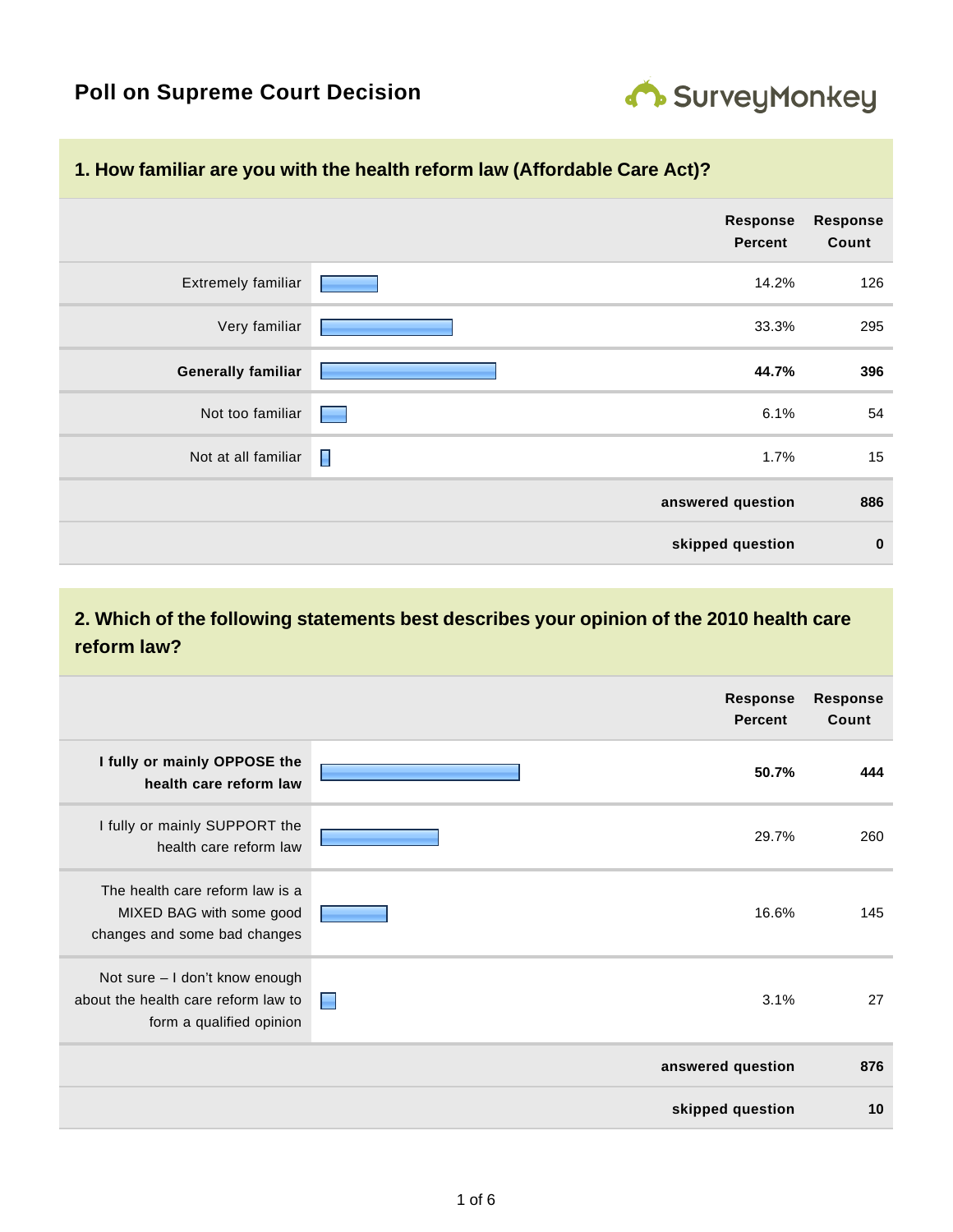# **3. Please indicate which of the following is your MAIN concern with the 2010 health care reform law. (Choose only one.)**

|                                                                                                      | <b>Response</b><br><b>Percent</b> | <b>Response</b><br>Count |
|------------------------------------------------------------------------------------------------------|-----------------------------------|--------------------------|
| I expect that the cost of my health<br>coverage will increase                                        | 23.6%                             | 137                      |
| I expect that my taxes will increase                                                                 | 9.1%                              | 53                       |
| The government will become too<br>involved with my health care                                       | 40.3%                             | 234                      |
| It will increase the deficit and be<br>too costly to the country                                     | 9.5%                              | 55                       |
| I expect that I will not be able to<br>keep my current health insurance<br>and medical professionals | 2.4%<br>П                         | 14                       |
| The quality of our health care<br>system will decline                                                | 10.3%                             | 60                       |
| I do not have any concerns about<br>the current health care reform law                               | 3.3%                              | 19                       |
| No opinion                                                                                           | E<br>1.5%                         | $9\,$                    |
|                                                                                                      | answered question                 | 581                      |
|                                                                                                      | skipped question                  | 305                      |

#### **4. Do you agree with the Supreme Court's decision to uphold the health reform law?**

| <b>Response</b><br>Count | Response<br><b>Percent</b> |           |
|--------------------------|----------------------------|-----------|
| 309                      | 35.8%                      | Yes       |
| 521                      | 60.4%                      | <b>No</b> |
| 33                       | 3.8%<br>E                  | Unsure    |
| 863                      | answered question          |           |
| 23                       | skipped question           |           |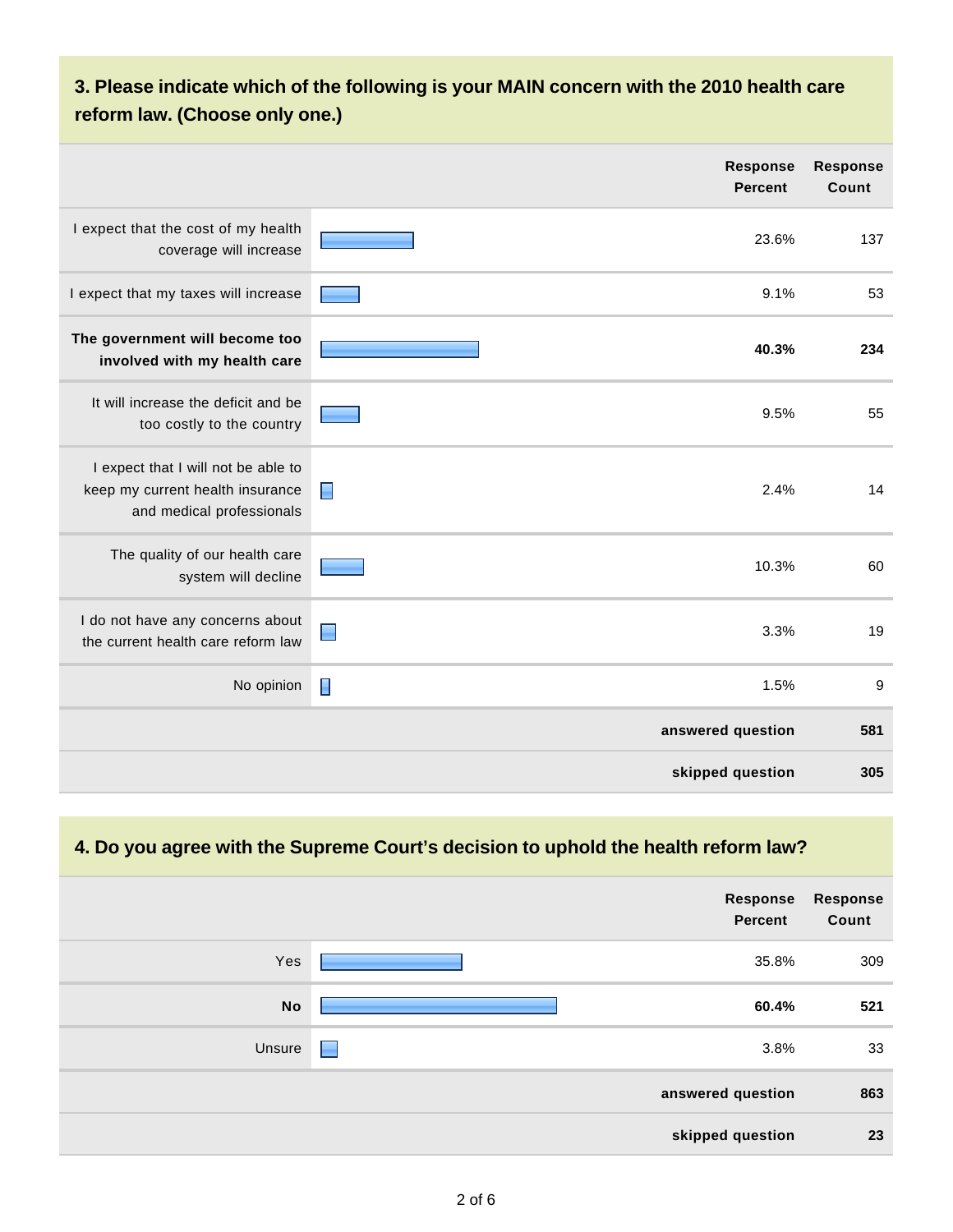**5. Which of the following actions do you think should be a priority for lawmakers light of the Supreme Court ruling on the health reform law? (Choose only one.)**

|                                                                                                              | <b>Response</b><br><b>Percent</b> | <b>Response</b><br>Count |
|--------------------------------------------------------------------------------------------------------------|-----------------------------------|--------------------------|
| Congress should work to repeal<br>the entire legislation                                                     | 86.9%                             | 450                      |
| Congress should work to repeal<br>provisions of the law that most<br>burdensome and keep the rest.           | 11.8%                             | 61                       |
| Congress should keep the law<br>intact but work to pass new<br>legislation or "fixes" to improve the<br>law. | 1.4%                              | $\overline{7}$           |
|                                                                                                              | Other (please specify)            | 19                       |
|                                                                                                              | answered question                 | 518                      |
|                                                                                                              | skipped question                  | 368                      |

### **6. Will the Supreme Court's decision and your viewpoint on the health reform law affect the way you vote in the November elections?**

|        |   | Response<br>Percent | <b>Response</b><br>Count |
|--------|---|---------------------|--------------------------|
| Yes    |   | 63.2%               | 543                      |
| No     |   | 33.5%               | 288                      |
| Unsure | E | 3.3%                | 28                       |
|        |   | answered question   | 859                      |
|        |   | skipped question    | 27                       |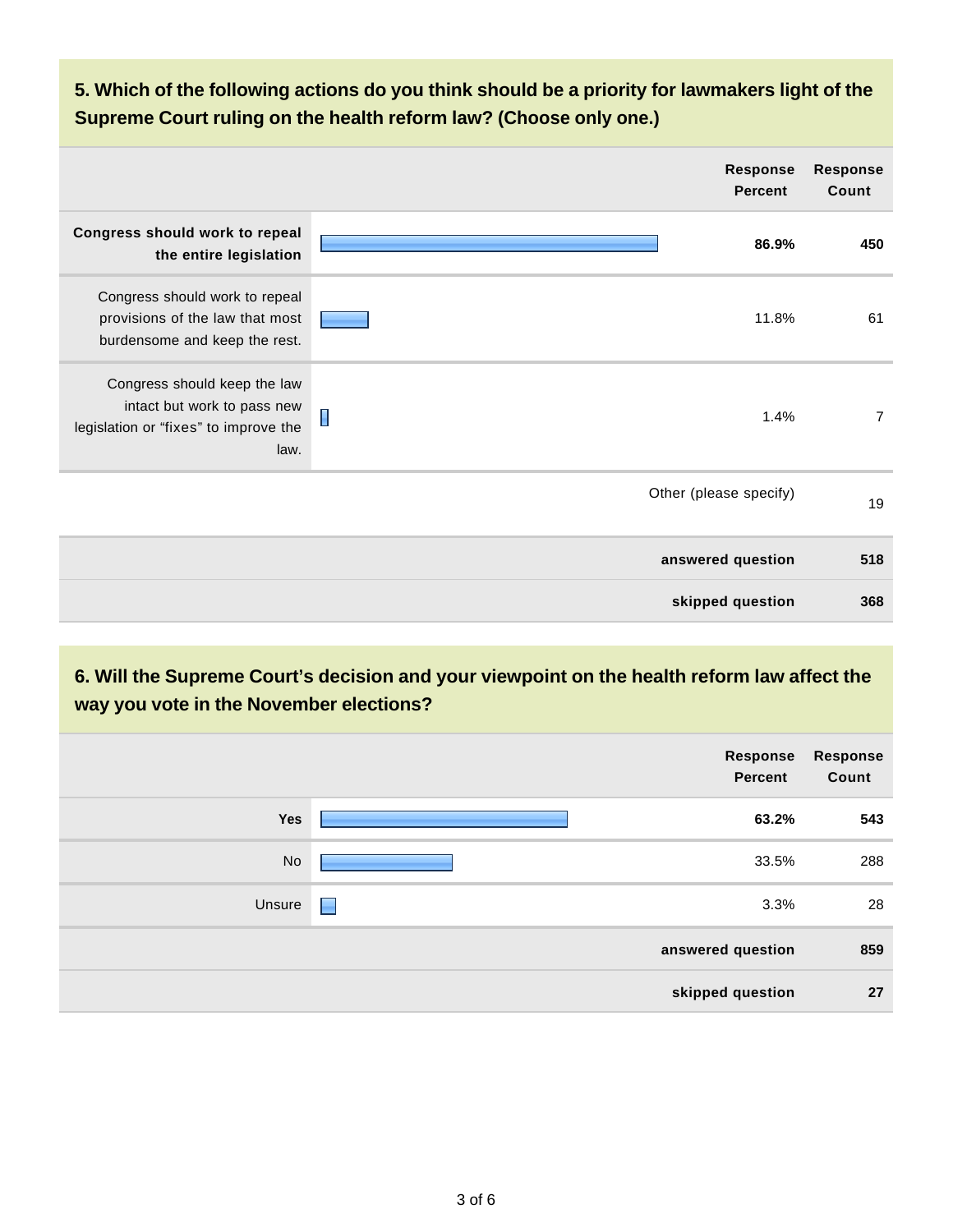# **7. Over the past year, what have you experienced relating to the cost of your health coverage? (Choose only one.)**

|                                                                                              |                          | <b>Response</b><br><b>Percent</b> | <b>Response</b><br>Count |
|----------------------------------------------------------------------------------------------|--------------------------|-----------------------------------|--------------------------|
| The cost of my health care<br>(insurance, prescription drugs,<br>etc.) has increased         |                          | 77.0%                             | 661                      |
| The cost of my health care<br>(insurance, prescription drugs, etc.)<br>has remained the same |                          | 15.3%                             | 131                      |
| The cost of my health care<br>(insurance, prescription drugs, etc.)<br>has decreased         | <b>The Second Second</b> | 3.0%                              | 26                       |
| No opinon                                                                                    |                          | 4.7%                              | 40                       |
|                                                                                              |                          | answered question                 | 858                      |
|                                                                                              |                          | skipped question                  | 28                       |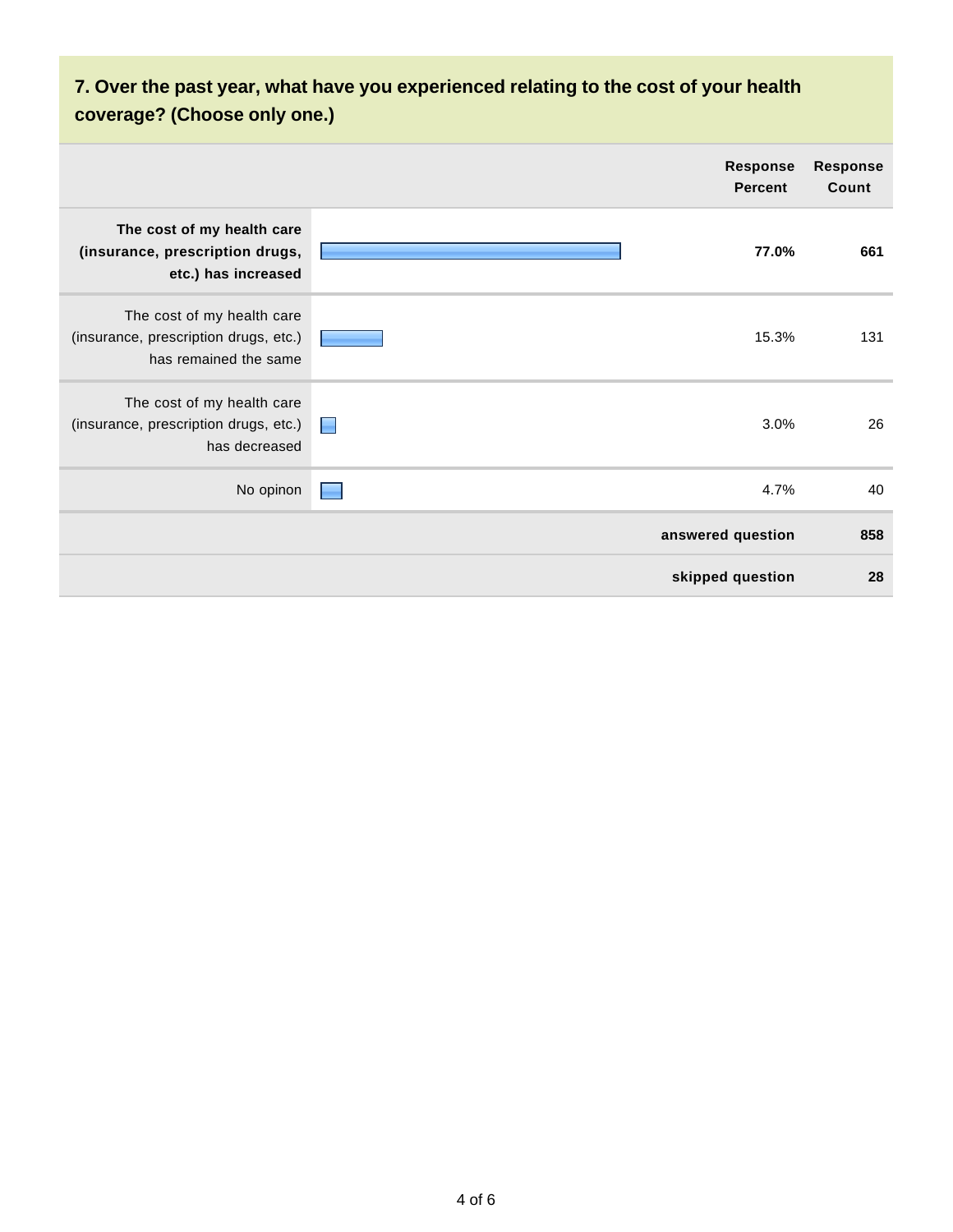# **8. How has the increasing cost of health coverage affected you, your family and your business over the past three years? (Check all that apply)**

|                                                                                  | <b>Response</b><br><b>Percent</b> | <b>Response</b><br>Count |
|----------------------------------------------------------------------------------|-----------------------------------|--------------------------|
| I've had to scale back or drop<br>health coverage for myself and/or<br>my family | 21.1%                             | 135                      |
| I've had to scale back or drop<br>health coverage for my employees               | $\blacksquare$<br>2.3%            | 15                       |
| I have let go of employees                                                       | $\blacksquare$<br>2.0%            | 13                       |
| I have replaced full-time<br>employees with part-time<br>employees               | 1.6%<br>$\blacksquare$            | 10                       |
| I have cancelled (or put on hold)<br>plans to hire new employees                 | 6.7%                              | 43                       |
| I have cancelled (or put on hold)<br>plans to expand my business                 | 5.3%                              | 34                       |
| I have frozen or cut employees'<br>salaries                                      | H<br>1.7%                         | 11                       |
| My household income has been<br>cut                                              | 43.4%                             | 278                      |
| My business is struggling to<br>survive                                          | 15.9%                             | 102                      |
|                                                                                  | Other (please specify)            | 82                       |
|                                                                                  | answered question                 | 641                      |
|                                                                                  | skipped question                  | 245                      |